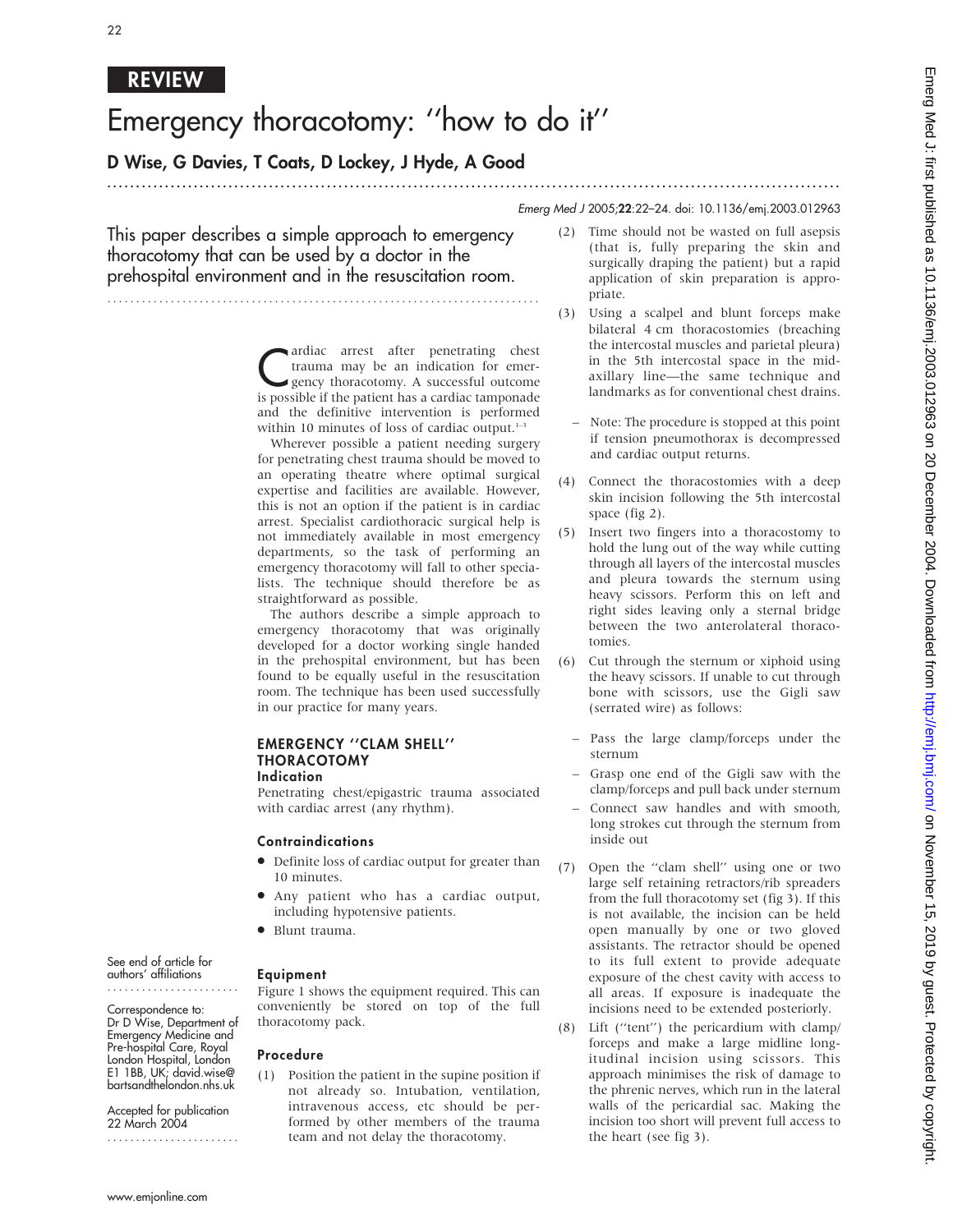

Figure 1 Equipment: Gigli saw, large clamp/forceps (or equivalent), large scalpel, and large scissors.

- (9) Evacuate all blood and clot present, then inspect the heart rapidly but systematically for the site of bleeding.
- (10) One of three scenarios are now likely:
- (a) The heart will begin to beat spontaneously with a return of cardiac output. In this situation any cardiac wounds should be closed as described below.
- (b) The heart begins to beat slowly with a considerably reduced cardiac output. In this situation wounds should be closed quickly, then attempt to improve cardiac output with supplementary internal cardiac massage and inotropic support.
- (c) The heart remains in asystole. In this case wounds should be quickly closed and then attempts made to restart the heart as in step 10b. Simply flicking the heart may produce a return of contractions.
- (11) When massage is required it must be of optimal quality. The authors' preference is a two handed technique. One flat hand is applied to the posterior surface of the heart and one on the anterior surface. Blood is ''milked'' from the apex upwards at a rate of 80 beats per minute. Alternatively a single hand can be used if it is large enough. Using this technique straight fingers are applied to the posterior surface of the heart, the apex is positioned in the palm of the hand and the thumb on the anterior surface. Whichever technique is used



Figure 2 The clam shell incision.

ensure that the heart remains horizontal during massage. Lifting the apex of the heart too far out of the chest can prevent venous filling. An assistant can compress the aorta against the spinal column using a thumb or fingers to maximise coronary and cerebral perfusion (fig 3).

- (12) Control any bleeding:
	- Holes less than 1 cm can usually be occluded temporarily using a finger or gauze swab. If this is successful no other method should be attempted.
	- For larger defects, a Foley urinary catheter can be passed through the hole then inflated and gently pulled back. This technique reduces the volume of the ventricular cavity (with subsequent reduction in stroke volume) therefore only a small volume  $(<10$  ml) should be used in the balloon. Ensure that the catheter is clamped to prevent blood loss from it. If a catheter is used in this way, a ''giving set'' can be attached to permit rapid volume infusion directly into the heart.
	- If bleeding cannot be controlled with finger/gauze/Foley catheter, it may be necessary to close the defect with large sutures, but it should be emphasised this is a last resort as there is a risk of occluding coronary arteries. If sutures are used the minimum required to achieve haemostasis facilitated by finger/gauze/Foley catheter should be used. Non-absorbable size 0/0 or 1/0 monofilament or braided are appropriate; take 1–2 cm "bites".
- (13) If defibrillation is required use internal paddles with an initial energy level of 10 joules. If these are not available, close the clam shell and defibrillate using conventional external pads.
- (14) If the procedure is successful the patient may begin to wake up so be prepared to provide immediate anaesthesia.
- (15) Restoration of circulation will be associated with bleeding, particularly from the internal mammary and intercostal vessels. Large bleeders may be controlled with artery forceps.
- (16) Once perfusion has been restored the patient should be moved to theatre (optimally a cardiothoracic facility although this will depend on local expertise) for definitive repair.

#### **DISCUSSION**

The procedure and equipment used to perform a thoracotomy in a cardiothoracic operating theatre is highly specialised. To



Figure 3 Open chest. Rib spreaders in situ. Central heart. In this picture the pericardium has been displaced by internal cardiac massage and lies behind the heart. Gloved hand compressing the aorta.